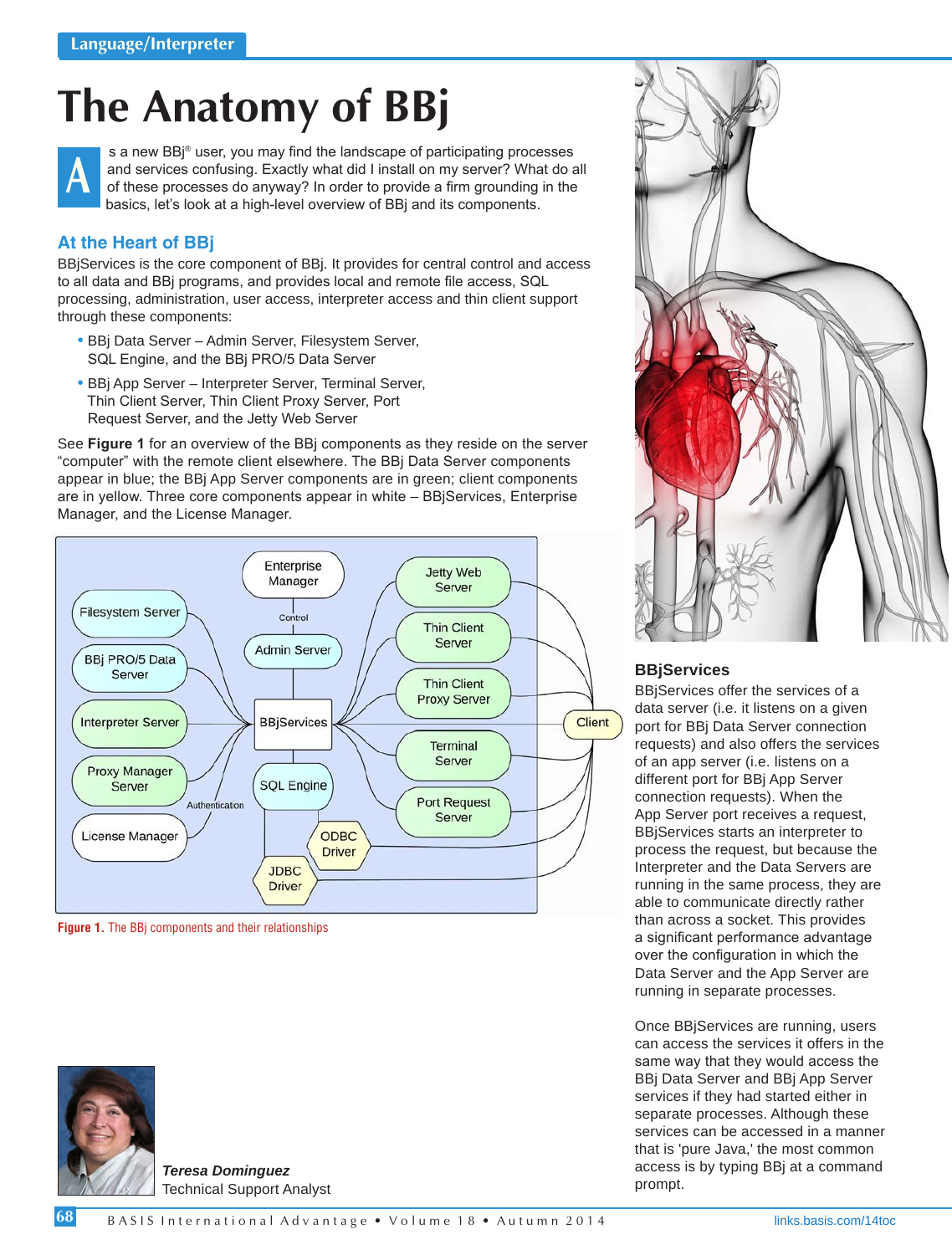## **Enterprise Manager**

BBjServices is itself controlled or managed by an end user component, the Enterprise Manager (EM). The EM allows BBj administrators to configure and manage all the servers that make up your BBj enterprise. Administrators can configure the various servers, add users, define and maintain databases, configure database level permissions, setup and manage replication jobs, schedule tasks, create triggers, configure stored procedures, or any number of other tasks.

Two versions of the Enterprise Manager are available: a browser-based version and an Eclipse plug-in version. Installing BBj also installs a shortcut for the browser EM on each computer titled "Browser EM." You can also enter the URL **http://<localhost>:8888/bbjem/em** (replacing **<localhost>** with the hostname for your server) directly in a browser on any computer with network access to the BBj Server. The Eclipse EM plug-in is available to download and run within the Eclipse IDE development tool. Follow the installation and setting up instructions for the Eclipse version on the [Eclipse](http://links.basis.com/eclipse)  [Plug-ins w](http://links.basis.com/eclipse)eb page.

## **BASIS License Manager (BLM)**

The BASIS License Manager (BLM) is a licensing control process that checks for and serves up a valid license each time users launch or connect to a BASIS product. The BLM then monitors the license based on its expiration date.

## **BBj Data Server aka BASIS DBMS**

**Admin Server** – The Admin Server is the server that does the following:

- Interacts with the BBj Enterprise Manager
- Allows for the configuration of BBjServices and network ports, and the logging of information
- Provides database configuration and user administration

**Filesystem Server** – The Filesystem Server handles access to all of the file types that BBj supports, both local and remote. It also manages data replication and change auditing.

**SQL Engine** – The SQL Engine provides server-side execution and processing of SQL statements. This allows for more efficient processing of multithreaded SQL statements than if the SQL Engine was part of the client-side ODBC driver. The SQL Engine uses an intelligent query optimizer that implements optimization strategies, including those for statements containing one or more ORs in WHERE clauses.

**BBj PRO/5 Data Server** – The BBj PRO/5 Data Server provides access to the BBj file system from Visual PRO/5® and PRO/5® clients replacing the PRO/5 Data Server®. Using the BBj PRO/5 Data Server users can now run their application with PRO/5, Visual PRO/5, and BBj simultaneously without data or licensing conflicts. This allows all clients to take advantage of BBj features such as directly accessing BBj ODBC data sources through the BBj SQL Engine, using stored procedures, triggers, database performance analysis, using extended SQL syntax, performing data replication and change auditing, and more.

#### **BBj App Server**

**Interpreter Server** – The BBj Interpreter Server starts interpreter sessions on the clients' behalf. The BBj Interpreter is the parser and interpreter of programs written in the BBj language. It supports multiple-line IF statements, non-line number programs, embedded Java code, reserved words, register/callbacks, dynamic limits and memory allocation, and ASCII programs.

**Terminal Server** – The Terminal Server provides a TermConsole BBj Interpreter session under Unix. It also provides IO interpreter sessions under Unix and Windows.

**Thin Client Server** – In thin client mode, the Thin Client Server runs the application specified by the client and keeps in communication with the thin client for user activity and additional processing. Speed is the primary goal in running all of the interpreter sessions in one JVM. It would be very inefficient to run a JVM for each session because the majority of the speed loss in Java occurs in the loading of the JVM.

**Thin Client Proxy Server** – The Thin Client Proxy Server (TCPS) provides access to Thin Client Servers from a local BBj executable. The TCPS works with the Port Request Server provide for the efficient management of JVM's used by the thin clients running on local clients.

**Port Request Server** – The Port Request Server interacts as a local server with the Proxy Manager Server to provide port information about the various servers to a BBj session when it starts.

**Proxy Manager Server** – The Proxy Manager Server maintains a list of currently active Thin Client Proxy Servers running on the local machine and interacts with the Port Request Server to insure a BBj Thin Client session connects correctly.

**Jetty Web Server** – The Jetty Web Server is a configurable web server. It provides a powerful tool to bring your BBj applications to web-based clients. Jetty-based applications can be BUI applications or JNLP applets such as Web Start applications. The Jetty Web Server also supports web services and comes with two built-in web services: the BASIS Update Service (BUS) and the demo Chile Company Ordering System (CCOS).